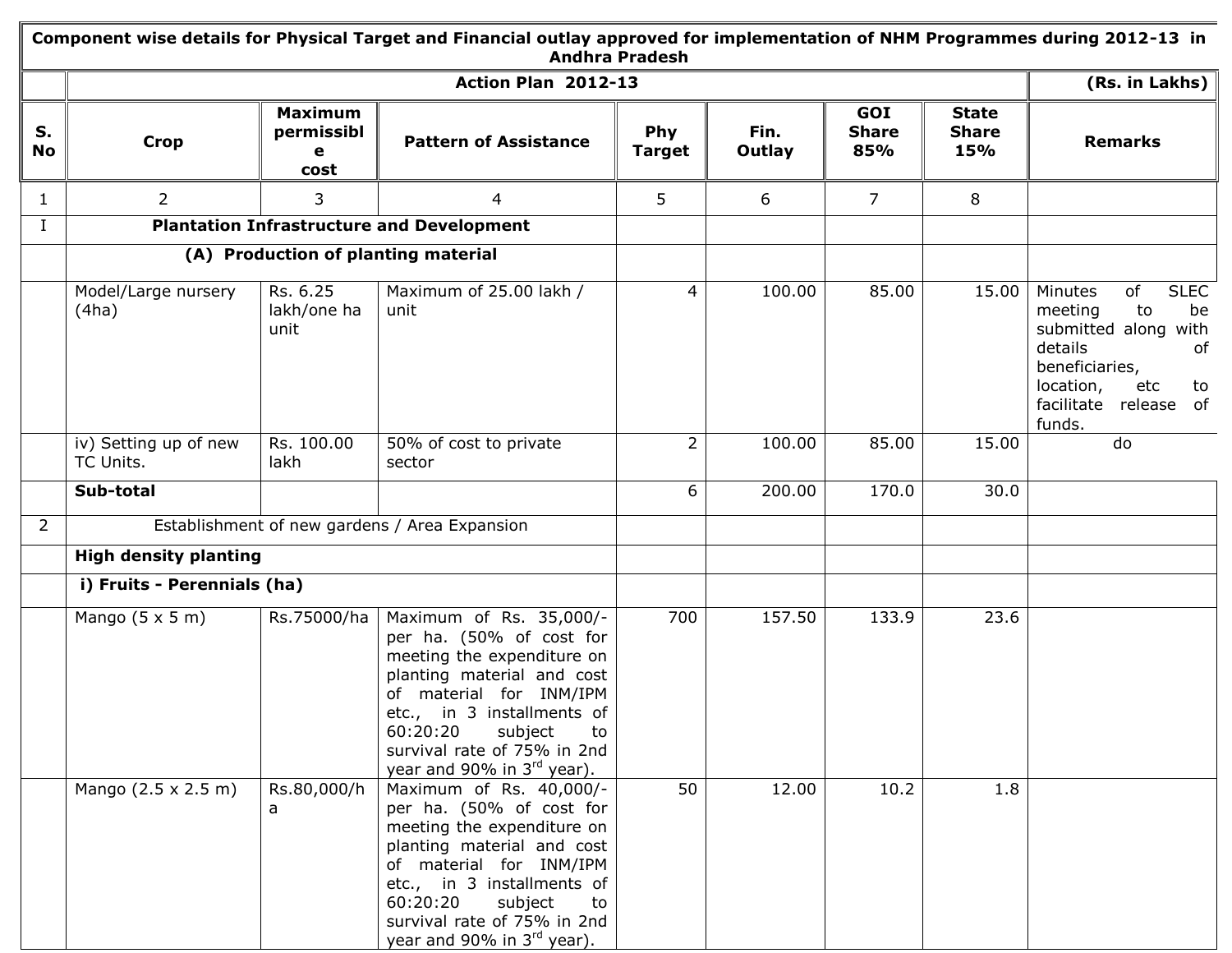| Guava (2.5 x 2.5 m)                                         | Rs.80,000/h<br>a | Maximum of Rs. 40,000/-<br>per ha. (50% of cost for<br>meeting the expenditure on<br>planting material and cost<br>of material for INM/IPM<br>etc., in 3 installments of<br>60:20:20<br>subject<br>to<br>survival rate of 75% in 2nd<br>year and 90% in 3rd year).             | 50   | 12.00   | 10.2    | 1.8    |  |
|-------------------------------------------------------------|------------------|--------------------------------------------------------------------------------------------------------------------------------------------------------------------------------------------------------------------------------------------------------------------------------|------|---------|---------|--------|--|
| Sweet Orange $(5 \times 5)$<br>m)                           | Rs.80,000/h<br>a | Maximum of Rs. 40,000/-<br>per ha. (50% of cost for<br>meeting the expenditure on<br>planting material and cost<br>of material for INM/IPM<br>etc., in 3 installments of<br>60:20:20<br>subject<br>to<br>survival rate of 75% in 2nd<br>year and 90% in 3rd year).             | 700  | 168.00  | 142.8   | 25.2   |  |
| Acid Lime $(5 \times 5 \text{ m})$                          | Rs.75,000/h<br>a | Maximum of Rs. 35,000/-<br>per ha. (50% of cost for<br>meeting the expenditure on<br>planting material and cost<br>of material for INM/IPM<br>etc., in 3 installments of<br>60:20:20<br>subject<br>to<br>survival rate of 75% in 2nd<br>year and 90% in 3rd year).             | 150  | 33.75   | 28.7    | 5.1    |  |
| Pomegranate $(5 \times 3)$<br>m)                            | Rs.75,000/h<br>a | Maximum of Rs. 35,000/-<br>per ha. (50% of cost for<br>meeting the expenditure on<br>planting material and cost<br>of material for INM/IPM<br>etc., in 3 installments of<br>60:20:20<br>subject<br>to<br>survival rate of 75% in 2nd<br>year and 90% in 3 <sup>rd</sup> year). | 100  | 22.50   | 19.1    | 3.4    |  |
| Sub-total                                                   |                  |                                                                                                                                                                                                                                                                                | 1750 | 405.750 | 344.888 | 60.863 |  |
|                                                             |                  | Fruits- Perennials Maintenance (II Year)                                                                                                                                                                                                                                       |      |         |         |        |  |
| High density planting<br>Mango $(2.5 \times 2.5 \text{ m})$ | Rs.80000/ha      | Maximum of Rs. 40,000/-<br>per ha. (50% of cost for<br>meeting the expenditure on<br>planting material and cost<br>of material for INM/IPM<br>etc., in 3 installments of<br>60:20:20<br>subject<br>to<br>survival rate of 75% in 2nd<br>year and 90% in $3^{rd}$ year).        | 90   | 7.20    | 6.12    | 1.08   |  |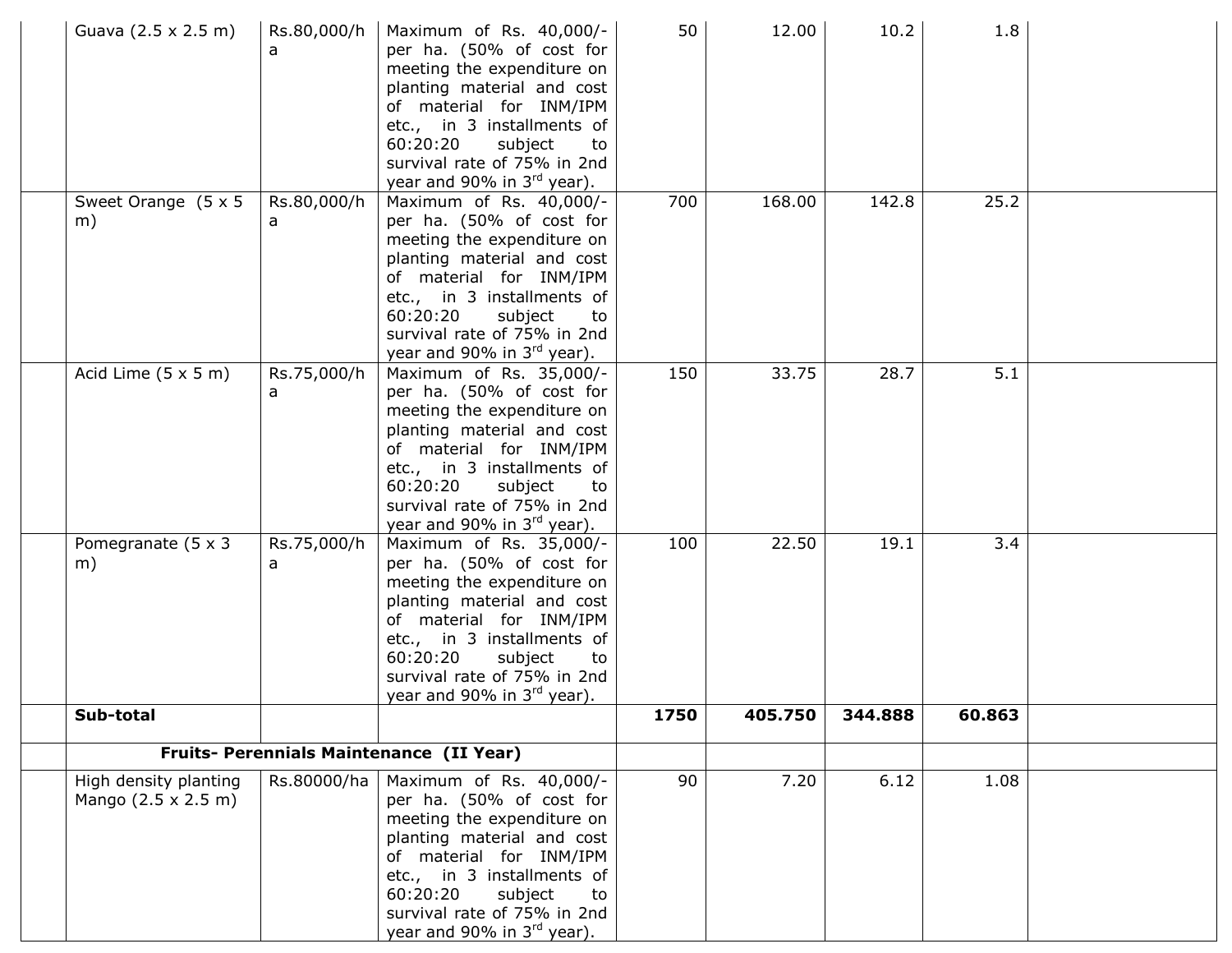| Mango (7.5 x 7.5 m) | Rs.54000/ha | Maximum of Rs.27000/- per<br>ha. (75% of cost for<br>meeting the expenditure on<br>planting material and cost<br>of INM/IPM etc in 3<br>installments of 60:20:20<br>subject to survival rate of<br>75% in 2nd year & 90% in<br>3rd year for perennial crops<br>and for non perennial crops<br>in 2 installments of 75:25). | 3079 | 166.27 | 141.33 | 24.94 |  |
|---------------------|-------------|----------------------------------------------------------------------------------------------------------------------------------------------------------------------------------------------------------------------------------------------------------------------------------------------------------------------------|------|--------|--------|-------|--|
| Sweet Orange        | Rs.33340/ha | Maximum of Rs.25005/- per<br>ha. (75% of cost for<br>meeting the expenditure on<br>planting material and cost<br>of INM/IPM etc in 3<br>installments of 60:20:20<br>subject to survival rate of<br>75% in 2nd year & 90% in<br>3rd year for perennial crops<br>and for non perennial crops<br>in 2 installments of 75:25). | 1012 | 50.61  | 43.02  | 7.59  |  |
| Sapota              | Rs.25340/ha | Maximum of Rs.19005/- per<br>ha. (75% of cost for<br>meeting the expenditure on<br>planting material and cost<br>of INM/IPM etc in 3<br>installments of 60:20:20<br>subject to survival rate of<br>75% in 2nd year & 90% in<br>3rd year for perennial crops<br>and for non perennial crops<br>in 2 installments of 75:25). | 209  | 7.94   | 6.75   | 1.19  |  |
| Guava               | Rs.21950/ha | Maximum of Rs.16460/- per<br>ha. (75% of cost for<br>meeting the expenditure on<br>planting material and cost<br>of INM/IPM etc in 3<br>installments of 60:20:20<br>subject to survival rate of<br>75% in 2nd year & 90% in<br>3rd year for perennial crops<br>and for non perennial crops<br>in 2 installments of 75:25). | 570  | 18.77  | 15.95  | 2.82  |  |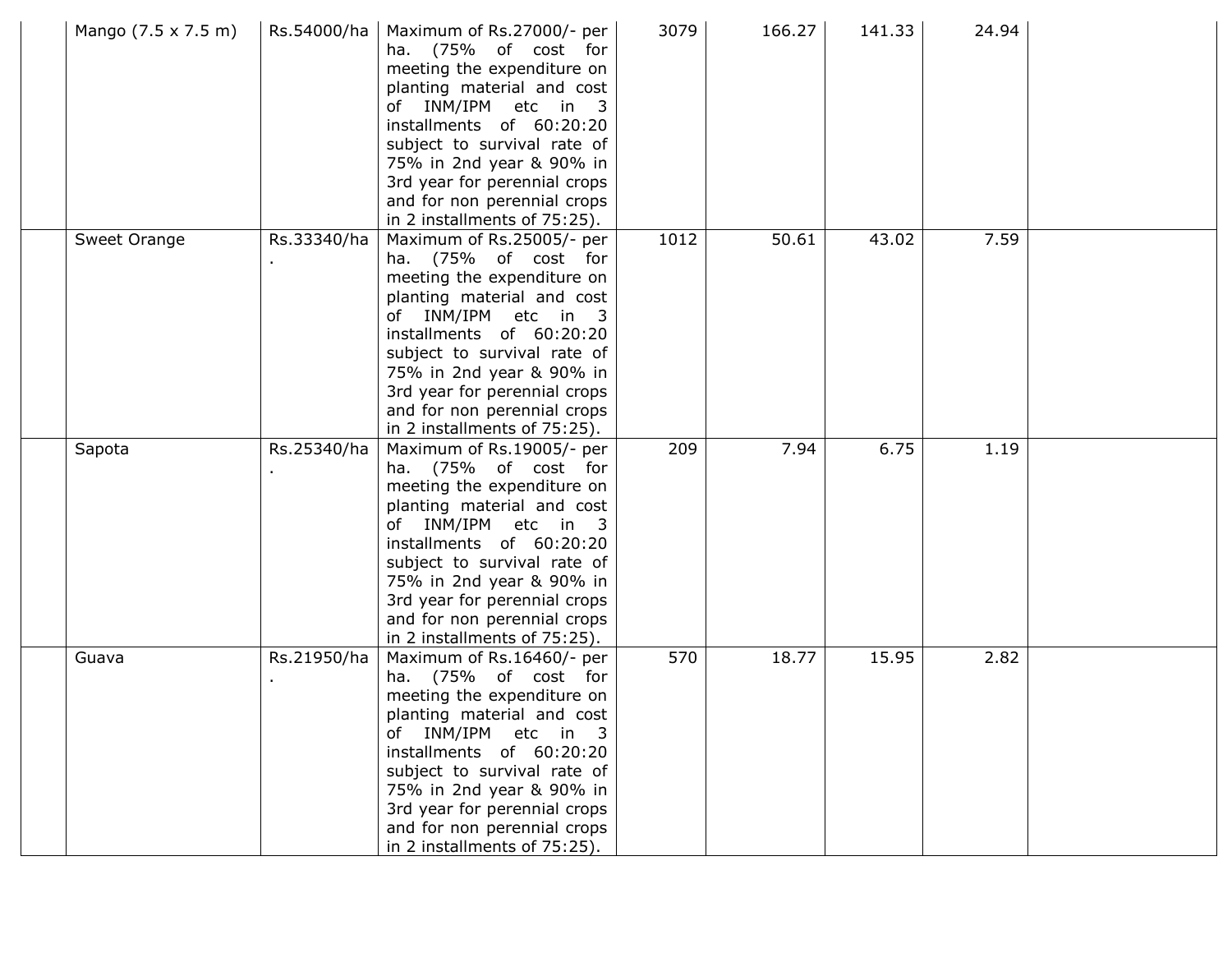| Acid Lime           | Rs.33330/ha                   | Maximum of Rs.24998/- per<br>ha. (75% of cost for<br>meeting the expenditure on<br>planting material and cost<br>of INM/IPM etc in 3<br>installments of 60:20:20<br>subject to survival rate of<br>75% in 2nd year & 90% in<br>3rd year for perennial crops<br>and for non perennial crops<br>in 2 installments of 75:25).                     | 790  | 39.50   | 33.57  | 5.92  |  |
|---------------------|-------------------------------|------------------------------------------------------------------------------------------------------------------------------------------------------------------------------------------------------------------------------------------------------------------------------------------------------------------------------------------------|------|---------|--------|-------|--|
| Grape               | Rs.1,00,000<br>/ha            | Maximum of Rs. 50,000/-<br>per ha. (50% of cost for<br>meeting the expenditure on<br>planting material and cost<br>of material for INM/IPM, in<br>3 installments of 60:20:20<br>subject to survival rate of<br>75% in 2nd year and 90%<br>in 3rd year for perennial<br>crops and for non perennial<br>crops in 2 installments of<br>$75:25$ ). | 50   | 5.00    | 4.25   | 0.75  |  |
| Pomegranate         | Rs.56,250/h<br>a              | Maximum of Rs. 28,125/-<br>per ha. (50% of cost for<br>meeting the expenditure on<br>planting material and cost<br>of material for INM/IPM<br>etc., in 3 installments of<br>60:20:20<br>subject<br>to<br>survival rate of 75% in 2nd<br>year and 90% in 3rd year).                                                                             | 117  | 6.58    | 5.59   | 0.99  |  |
|                     | <b>Convergence with NREGS</b> |                                                                                                                                                                                                                                                                                                                                                |      |         |        |       |  |
| Mango (7.5 x 7.5 m) | Rs.54000/ha                   | Maximum of Rs.27000/- per<br>ha. (75% of cost for<br>meeting the expenditure on<br>planting material and cost<br>of INM/IPM etc in 3<br>installments of 60:20:20<br>subject to survival rate of<br>75% in 2nd year & 90% in<br>3rd year for perennial crops<br>and for non perennial crops<br>in 2 installments of 75:25).                     | 351  | 18.954  | 16.1   | 2.8   |  |
| Sub-total           |                               |                                                                                                                                                                                                                                                                                                                                                | 6268 | 320.819 | 272.70 | 48.12 |  |
|                     | Maintenance (III Year)        |                                                                                                                                                                                                                                                                                                                                                |      |         |        |       |  |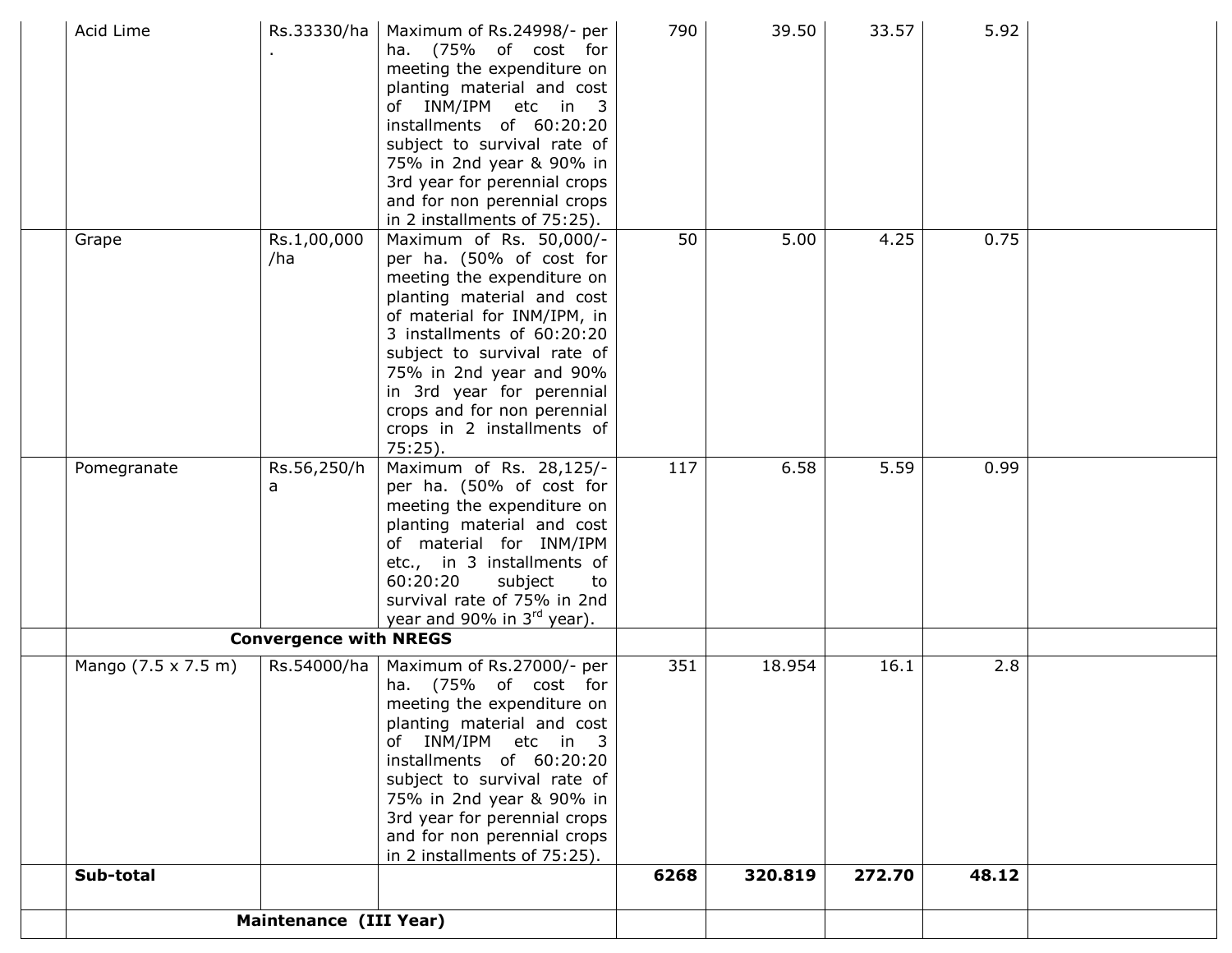|                             | <b>Fruits - Perennials</b>          |                                                                                                                                                                                                                                  |      |         |        |       |  |
|-----------------------------|-------------------------------------|----------------------------------------------------------------------------------------------------------------------------------------------------------------------------------------------------------------------------------|------|---------|--------|-------|--|
| Mango Low Density           |                                     | Rs.5400/ha                                                                                                                                                                                                                       | 159  | 6.36    | 5.41   | 0.95  |  |
| Mango (High)                |                                     | Rs.5400/ha                                                                                                                                                                                                                       | 3442 | 185.87  | 157.99 | 27.88 |  |
| Mango Ultra High<br>Density |                                     | Rs.6550/ha                                                                                                                                                                                                                       | 50   | 4.00    | 3.40   | 0.60  |  |
| Sweet Orange                |                                     | Rs.6450/ha                                                                                                                                                                                                                       | 1266 | 63.300  | 53.81  | 9.50  |  |
| Sapota                      |                                     | Rs.3670/ha                                                                                                                                                                                                                       | 237  | 9.01    | 7.66   | 1.35  |  |
| Guava                       |                                     | Rs.5700/ha                                                                                                                                                                                                                       | 456  | 15.05   | 12.79  | 2.26  |  |
| Acid lime                   |                                     | Rs.5700/ha                                                                                                                                                                                                                       | 781  | 39.05   | 33.19  | 5.86  |  |
| Sub-total                   |                                     |                                                                                                                                                                                                                                  | 6391 | 322.632 | 274.24 | 48.39 |  |
|                             | <b>Fruits - Non Perennials (ha)</b> |                                                                                                                                                                                                                                  |      |         |        |       |  |
| Banana                      | Rs.83,000/<br>ha                    | Maximum of 41,500/- per<br>ha. (50% of cost for<br>meeting the expenditure on<br>planting material and cost<br>of material for INM/IPM in<br>2 installments<br>75:25).<br>subject to survival rate of<br>90% in second year).    | 2600 | 809.25  | 687.9  | 121.4 |  |
| Papaya                      | Rs.60,000/<br>ha                    | Maximum of 30,000/- per<br>ha. (50% of cost for<br>meeting the expenditure on<br>planting material and cost<br>of material for INM/IPM in<br>2 installments<br>$75:25$ ).<br>subject to survival rate of<br>90% in second year). | 2360 | 531.00  | 451.4  | 79.7  |  |
| Sub-total                   |                                     |                                                                                                                                                                                                                                  | 4960 | 1340.25 | 1139.2 | 201.0 |  |
|                             | <b>Plantation crops</b>             |                                                                                                                                                                                                                                  |      |         |        |       |  |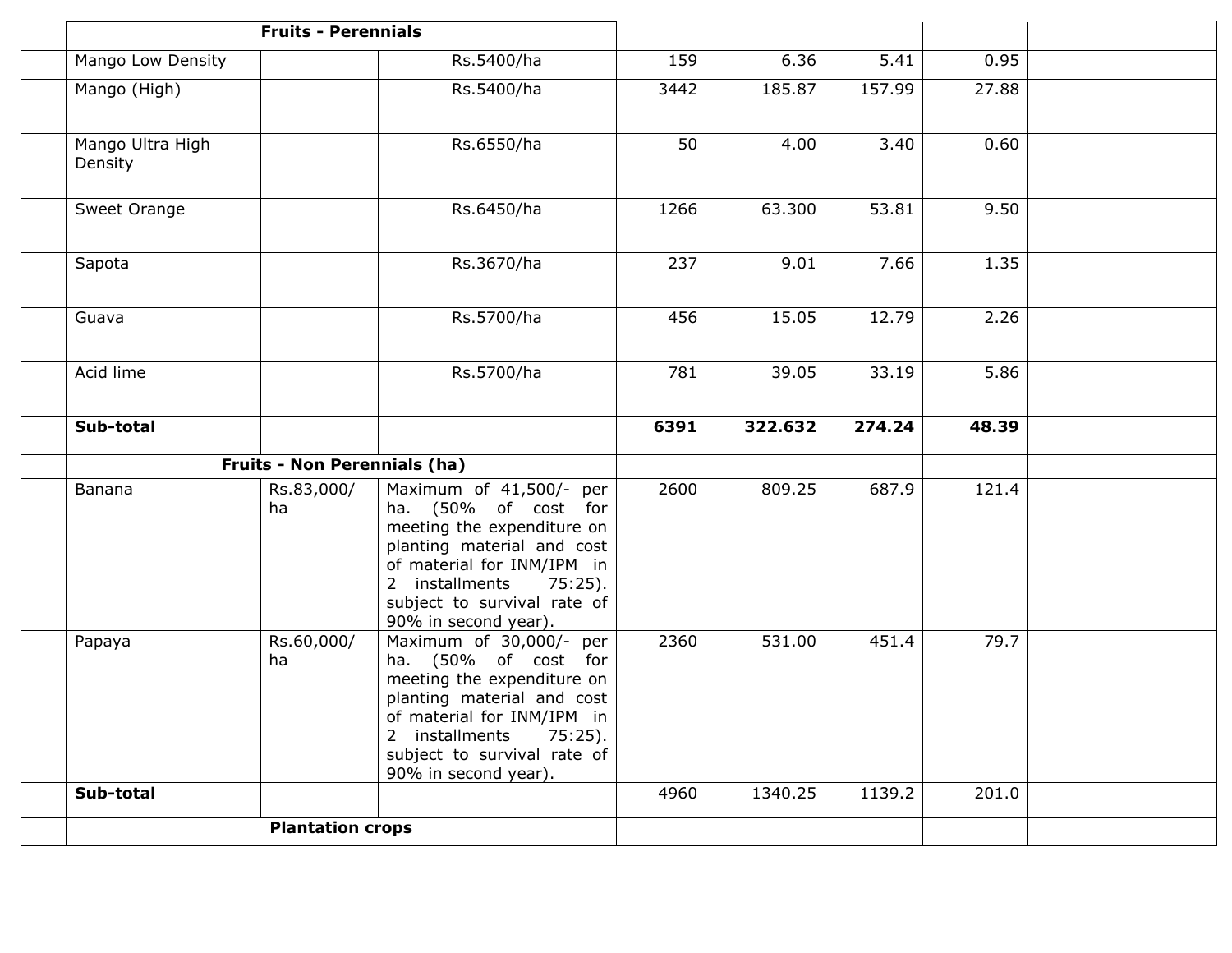| Cocoa           | Rs.<br>26000/ha<br>Maintenance (II Year) | Maximum of Rs. 13000/-<br>per ha (50% of cost for<br>meeting the expenditure on<br>planting material and cost<br>of material for INM/IPM etc)<br>3 installments<br>of<br>in<br>60:20:20<br>subject<br>to<br>survival rate of 75% in<br>second year and 90% in<br>third year for a maximum<br>of 4 ha<br>area<br>per<br>beneficiary. | 550  | 42.90 | 36.5   | 6.4   |  |
|-----------------|------------------------------------------|-------------------------------------------------------------------------------------------------------------------------------------------------------------------------------------------------------------------------------------------------------------------------------------------------------------------------------------|------|-------|--------|-------|--|
| Cocoa           |                                          | Rs.2600 /ha                                                                                                                                                                                                                                                                                                                         | 1526 | 39.67 | 33.72  | 5.95  |  |
|                 |                                          |                                                                                                                                                                                                                                                                                                                                     |      |       |        |       |  |
|                 | Maintenance (III Year)                   |                                                                                                                                                                                                                                                                                                                                     |      |       |        |       |  |
| Cashew          |                                          | Rs.3260/ha                                                                                                                                                                                                                                                                                                                          | 20   | 0.65  | 0.55   | 0.10  |  |
| Cocoa           |                                          | Rs.2775/ha                                                                                                                                                                                                                                                                                                                          | 1100 | 27.50 | 23.38  | 4.13  |  |
|                 | <b>Maintenance (II Year)</b>             |                                                                                                                                                                                                                                                                                                                                     |      |       |        |       |  |
| Banana          | Rs.83,000/<br>ha                         | Maximum of 41,500/- per<br>ha.(50%<br>of cost<br>for<br>meeting the expenditure on<br>planting material and cost<br>of material for INM/IPM in<br>2<br>installments<br>75:25).subject to survival<br>rate of 90% in second<br>year).                                                                                                | 1388 | 144.0 | 122.40 | 21.60 |  |
| Papaya          | Rs.60,000/<br>ha                         | Maximum of 30,000/- per<br>ha. (50% of cost for<br>meeting the expenditure on<br>planting material and cost<br>of material for INM/IPM in<br>2<br>installments<br>75:25).subject to survival<br>rate of 90% in second<br>year).                                                                                                     | 1156 | 86.7  | 73.70  | 13.01 |  |
| Sub-total       |                                          |                                                                                                                                                                                                                                                                                                                                     | 5190 | 298.5 | 253.75 | 44.78 |  |
| Spices Turmeric | Rs. 25,000 /<br>ha                       | Maximum of Rs. 12,500/-<br>per ha. (50% of cost for<br>meeting the expenditure on<br>planting material and cost<br>of material for INM/IPM<br>etc).                                                                                                                                                                                 | 300  | 37.5  | 31.9   | 5.6   |  |
| Sub-total       |                                          |                                                                                                                                                                                                                                                                                                                                     | 300  | 37.5  | 31.9   | 5.6   |  |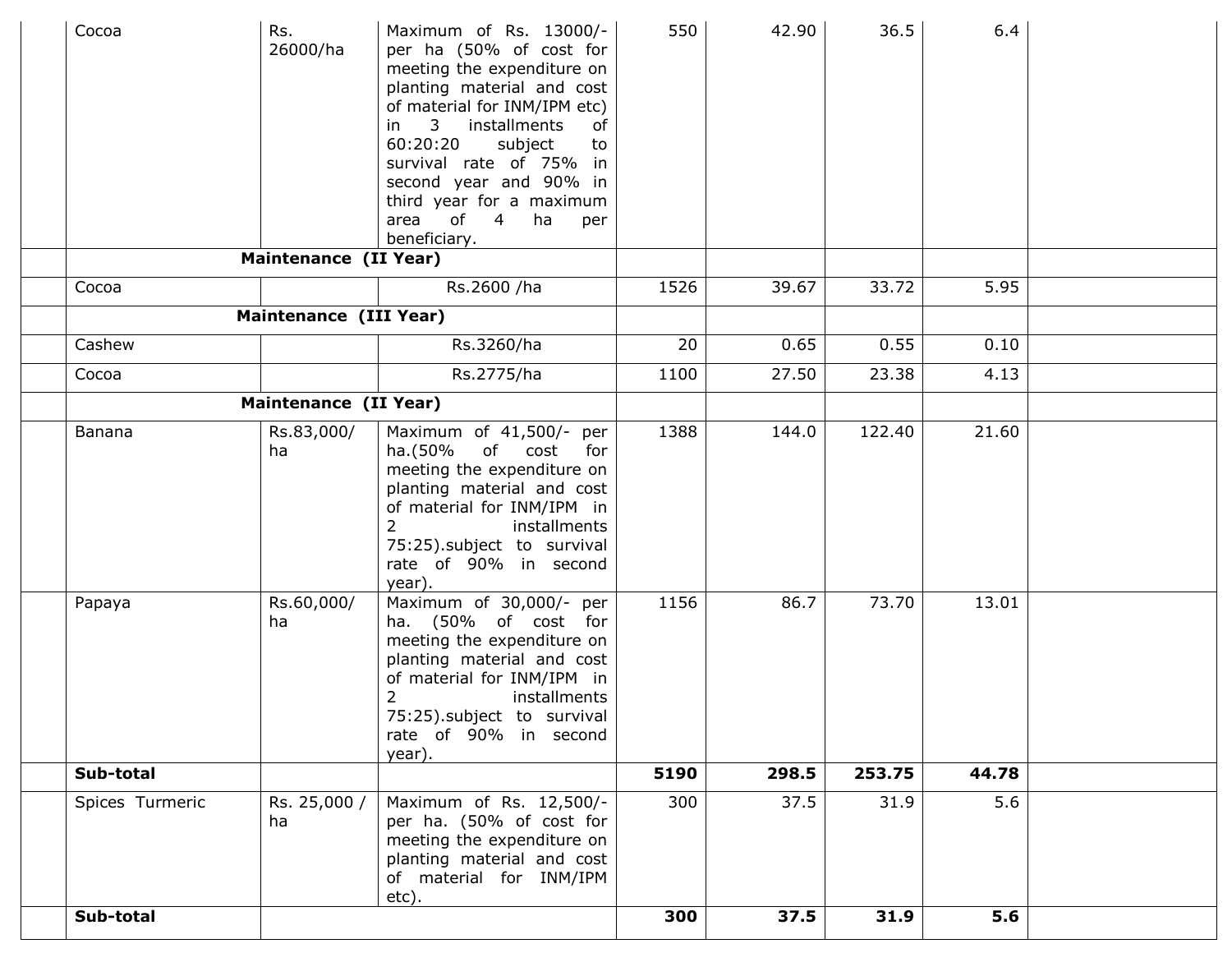| 3              |                                                                                                     |                                           | Rejuvenation/replacement of senile plantation including                                                                                                                                                             |       |         |        |        |                                                               |
|----------------|-----------------------------------------------------------------------------------------------------|-------------------------------------------|---------------------------------------------------------------------------------------------------------------------------------------------------------------------------------------------------------------------|-------|---------|--------|--------|---------------------------------------------------------------|
|                |                                                                                                     | Canopy management.                        |                                                                                                                                                                                                                     |       |         |        |        |                                                               |
|                | Mango                                                                                               | Rs.30,000/<br>ha                          | 50% of the total cost<br>subject to a maximum of<br>Rs. 13,732/ha to a limited<br>of 2 ha per beneficiary.<br>Actual cost to be claimed<br>based on the nature and<br>requirement of the crop to<br>be rejuvenated. | 3000  | 450.00  | 382.50 | 67.50  | To<br>be implemented<br>guidelines<br>per<br>as<br>circulated |
|                | Citrus                                                                                              | Rs.30,000/<br>ha                          | 50% of the total cost<br>subject to a maximum of<br>Rs. 13,800/ha to a limited<br>of 2 ha per beneficiary.<br>Actual cost to be claimed<br>based on the nature and<br>requirement of the crop to<br>be rejuvenated. | 3000  | 450.00  | 382.50 | 67.50  | do                                                            |
|                | Guava                                                                                               | Rs.30,000/<br>ha                          | do                                                                                                                                                                                                                  | 205   | 30.75   | 26.14  | 4.61   | do                                                            |
|                | Cashew                                                                                              | Rs.20,000/<br>ha                          | do                                                                                                                                                                                                                  | 1120  | 112.00  | 95.20  | 16.80  | do                                                            |
|                | Sub-total                                                                                           |                                           |                                                                                                                                                                                                                     | 7325  | 1042.75 | 886.34 | 156.41 |                                                               |
|                |                                                                                                     | <b>Canopy Management</b>                  |                                                                                                                                                                                                                     |       |         |        |        |                                                               |
|                | Mango                                                                                               |                                           | Rs.6000 /ha                                                                                                                                                                                                         | 9000  | 540.00  | 459.0  | 81.0   |                                                               |
|                | Citrus                                                                                              |                                           | Rs.6000 /ha                                                                                                                                                                                                         | 8170  | 490.20  | 416.7  | 73.5   |                                                               |
|                | Cashew                                                                                              |                                           | Rs.6000 /ha                                                                                                                                                                                                         | 217   | 13.02   | 11.1   | 2.0    |                                                               |
|                | Sub-total                                                                                           |                                           |                                                                                                                                                                                                                     | 17387 | 1043.2  | 886.7  | 156.5  |                                                               |
|                |                                                                                                     | <b>Top Working</b>                        |                                                                                                                                                                                                                     |       |         |        |        |                                                               |
|                | Mango                                                                                               |                                           | Rs.7500 /ha                                                                                                                                                                                                         | 100   | 7.50    | 6.4    | 1.1    |                                                               |
|                | Sub-total                                                                                           |                                           |                                                                                                                                                                                                                     | 100   | 7.5     | 6.4    | $1.1$  |                                                               |
|                | <b>BBD</b> on Pomegranate<br>(Network project                                                       |                                           |                                                                                                                                                                                                                     |       | 20.0    | 17.0   | 3.0    |                                                               |
| $\overline{4}$ |                                                                                                     | <b>Creation of Water resources</b>        |                                                                                                                                                                                                                     |       |         |        |        |                                                               |
|                | <b>Community tanks</b>                                                                              |                                           |                                                                                                                                                                                                                     |       |         |        |        |                                                               |
|                | Community tanks/on<br>farm ponds/on farm<br>water reservoirs with<br>use of plastic / RCC<br>lining | Rs. 4.00<br>lakh /unit in<br>plain areas, | 100% of cost for 10 ha                                                                                                                                                                                              | 300   | 1180.2  | 1003.2 | 177.0  | Efforts to be made<br>for convergence with<br><b>MNREGS</b>   |
|                | Sub-total                                                                                           |                                           |                                                                                                                                                                                                                     |       | 1180.2  | 1003.2 | 177.0  |                                                               |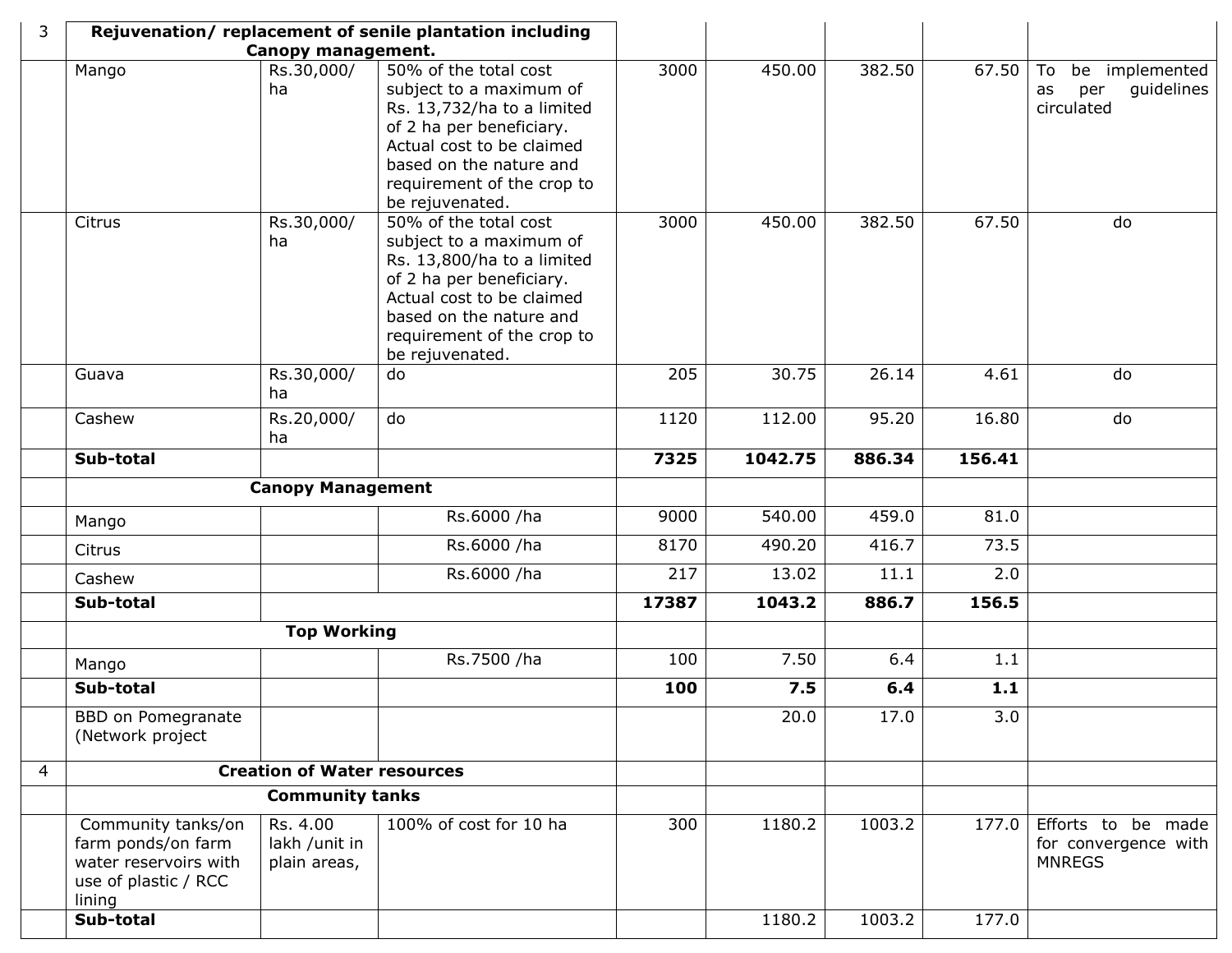| 5 | Protected cultivation (area in hectares)                                        |                                    |                                                                                                |              |         |        |       |                                                                                                                |
|---|---------------------------------------------------------------------------------|------------------------------------|------------------------------------------------------------------------------------------------|--------------|---------|--------|-------|----------------------------------------------------------------------------------------------------------------|
|   |                                                                                 | <b>Green House structure</b>       |                                                                                                |              |         |        |       |                                                                                                                |
|   |                                                                                 | <b>Naturally ventilated system</b> |                                                                                                |              |         |        |       |                                                                                                                |
|   | Tubular structure                                                               | Rs. 935/<br>Sq.m                   | 50% of the cost limited to<br>4000 Sq.m per beneficiary.                                       | 19           | 888.25  | 755.0  | 133.2 |                                                                                                                |
|   | Plastic Mulching                                                                | Rs. 20,000/<br>ha                  | 50% of the total cost<br>limited to 2 ha per<br>beneficiary.                                   | 1630         | 163.00  | 138.6  | 24.5  |                                                                                                                |
|   |                                                                                 | Shade Net House                    |                                                                                                |              |         |        |       |                                                                                                                |
|   | Tubular structure                                                               | Rs. 600/<br>Sq.m                   | 50% of cost limited to 4000<br>Sq.m per beneficiary.                                           | 6            | 180.00  | 153.00 | 27.00 |                                                                                                                |
|   | Shade Net House for<br>nursery $(25 sq)$                                        | Rs. 24.00<br>lakh                  | 50% of cost limited to 5<br>(each unit not to<br>units<br>exceed 200 Sq.m) per<br>beneficiary. | 8            | 96.00   | 81.6   | 14.4  |                                                                                                                |
|   | Cost of planting<br>material of high value<br>vegetables grown in<br>poly house | Rs.105/<br>Sq.m                    | 50% of the cost limited to<br>4000 Sq.m per beneficiary.                                       | $\mathbf{1}$ | 5.25    | 4.46   | 0.79  |                                                                                                                |
|   | Cost of planting<br>material and input of<br>flowers for poly house             | Rs.500/<br>Sq.m                    | 50% of cost.                                                                                   | 18.00        | 450.00  | 382.5  | 67.5  |                                                                                                                |
|   | Sub-total                                                                       |                                    |                                                                                                | 1682         | 1782.50 | 1515.1 | 267.4 |                                                                                                                |
| 6 |                                                                                 |                                    | Promotion of Integrated Nutrient Management(INM)/<br><b>Integrated Pest Management (IPM)</b>   |              |         |        |       |                                                                                                                |
|   | Promotion of IPM/INM                                                            | Rs. 2000/ha                        | 50% of cost subject to a<br>maximum of Rs 1000/ha<br>limited to 4.00 ha/<br>beneficiary.       | $\mathbf{1}$ | 150.00  | 127.5  | 22.5  | To be need based<br>and taken up after<br>identifying problem of<br>pest / disease and<br>nutrient deficiency. |
|   | Sub-total                                                                       |                                    |                                                                                                |              | 150.00  | 127.5  | 22.5  |                                                                                                                |
|   |                                                                                 | <b>Good Agriculture Practices</b>  |                                                                                                |              |         |        |       |                                                                                                                |
|   | Adoption                                                                        | Rs. 20,000/<br>ha                  | 50% of the cost.                                                                               | 2500         | 250.00  | 212.50 | 37.50 | Project<br>to<br>be<br>submitted                                                                               |
|   | Certification                                                                   | Rs. 10,000/<br>ha                  | 50% of the cost.                                                                               | 2500         | 125.00  | 106.25 | 18.75 | Project<br>to<br>be<br>submitted                                                                               |
|   | Vermi compost Units / organic input production unit                             |                                    |                                                                                                |              |         |        |       |                                                                                                                |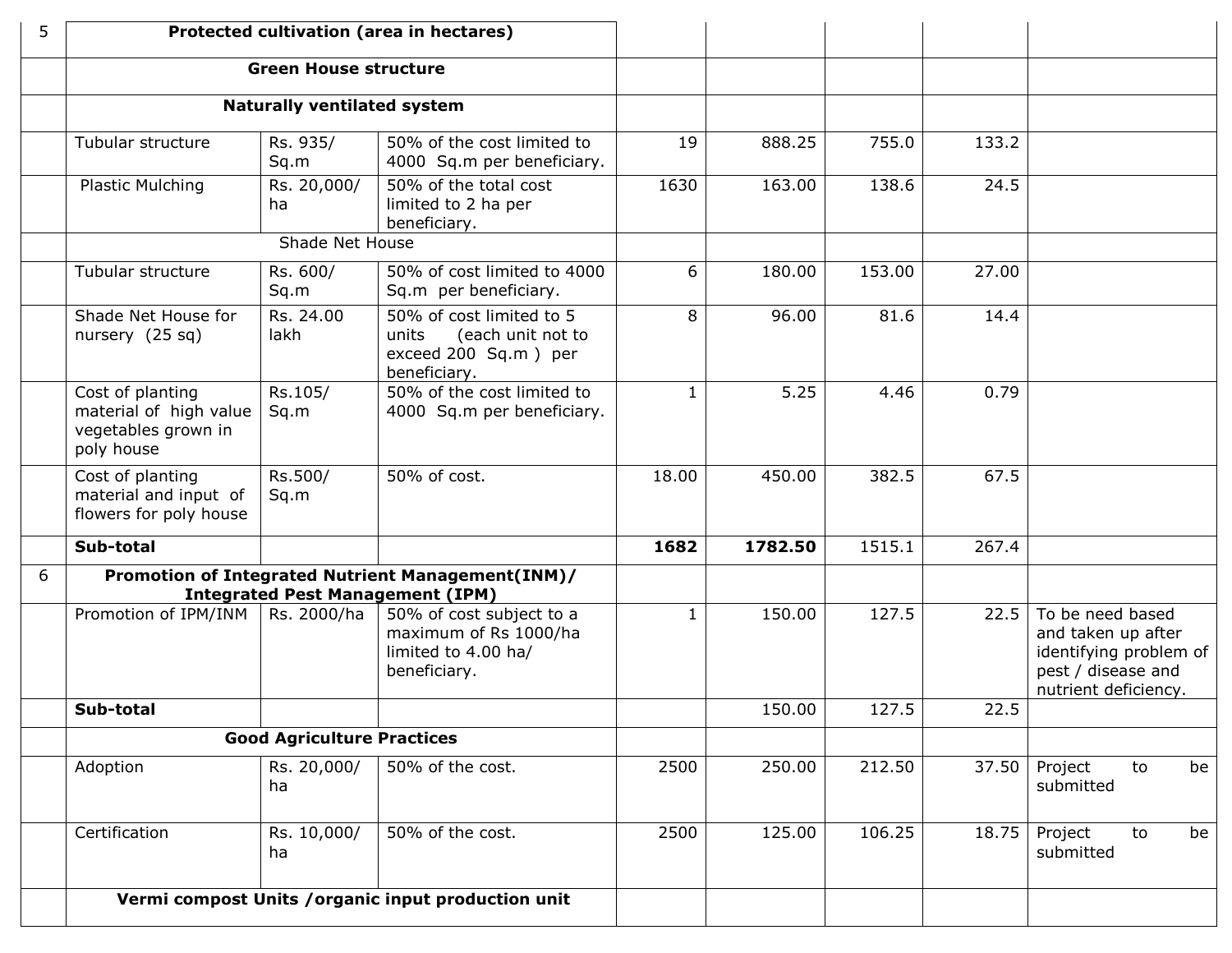|               | Vermi compost Units                                                                                | Rs. 60,000/<br>unit for<br>permanent<br>structure   | 50% of cost conforming to<br>the size of the unit of<br>30'x8'x2.5' dimension of<br>permanent structure to be<br>administered on pro-rata<br>basis. | 50      | 15.00  | 12.8  | 2.3   |                                           |
|---------------|----------------------------------------------------------------------------------------------------|-----------------------------------------------------|-----------------------------------------------------------------------------------------------------------------------------------------------------|---------|--------|-------|-------|-------------------------------------------|
|               | Sub-total                                                                                          |                                                     |                                                                                                                                                     | 5050.00 | 390.00 | 318.8 | 56.3  |                                           |
| 8             |                                                                                                    | <b>Horticulture Mechanization</b>                   |                                                                                                                                                     |         |        |       |       |                                           |
|               | Power operated<br>machines/tools<br>including Power Saw<br>and Plant Protection<br>equipments etc. | Rs.35,000/-<br>per set                              | 50% of cost limited to one<br>set per beneficiary.                                                                                                  | 1335    | 233.63 | 198.6 | 35.0  | List of Beneficiaries<br>to be furnished. |
|               | <b>Power Machines</b><br>(upto 20 BHP) with<br>rotavator / equipment                               | Rs.1,20,000<br>$/-$ per set                         | 50% of cost limited to one<br>set per beneficiary.                                                                                                  | 755     | 453.00 | 385.1 | 68.0  | List of Beneficiaries<br>to be furnished. |
|               | Power machines (20<br>HP & above including<br>accessories<br>/equipments                           | Rs.<br>$3,00,000/-$<br>per set                      | 50% of cost limited to one<br>set per beneficiary.                                                                                                  | 70      | 105.00 | 89.3  | 15.8  | List of Beneficiaries<br>to be furnished. |
| $\mathcal{N}$ | Sub-total                                                                                          |                                                     |                                                                                                                                                     | 2160.00 | 791.63 | 672.9 | 118.7 |                                           |
| 9             |                                                                                                    |                                                     | <b>Human Resource Development (HRD)</b>                                                                                                             |         |        |       |       |                                           |
|               | <b>Training of farmers</b>                                                                         |                                                     |                                                                                                                                                     |         |        |       |       |                                           |
|               | Within the District<br>(one days)                                                                  | Rs.200/day<br>per farmer<br>excluding<br>transport  | 100% of the cost.                                                                                                                                   | 24000   | 48.00  | 40.8  | 7.2   |                                           |
|               | Within the State (2<br>days)                                                                       | Rs. 600/day<br>per farmer<br>excluding<br>transport | 100% of the cost.                                                                                                                                   | 12500   | 150.00 | 127.5 | 22.5  |                                           |
|               | <b>Exposure visit of farmers</b>                                                                   |                                                     |                                                                                                                                                     |         |        |       |       |                                           |
|               | (ii) With in the State                                                                             | Rs. 300/day<br>per farmer<br>excluding<br>transport | 100% of the cost.                                                                                                                                   | 1780    | 10.68  | 9.1   | 1.6   |                                           |
|               | Transportation                                                                                     |                                                     |                                                                                                                                                     |         |        |       |       |                                           |
|               | Outside the State (5<br>days)                                                                      | Rs. 600/day<br>per farmer<br>excluding<br>transport | 100% of the cost.                                                                                                                                   | 2230    | 66.90  | 56.9  | 10.0  |                                           |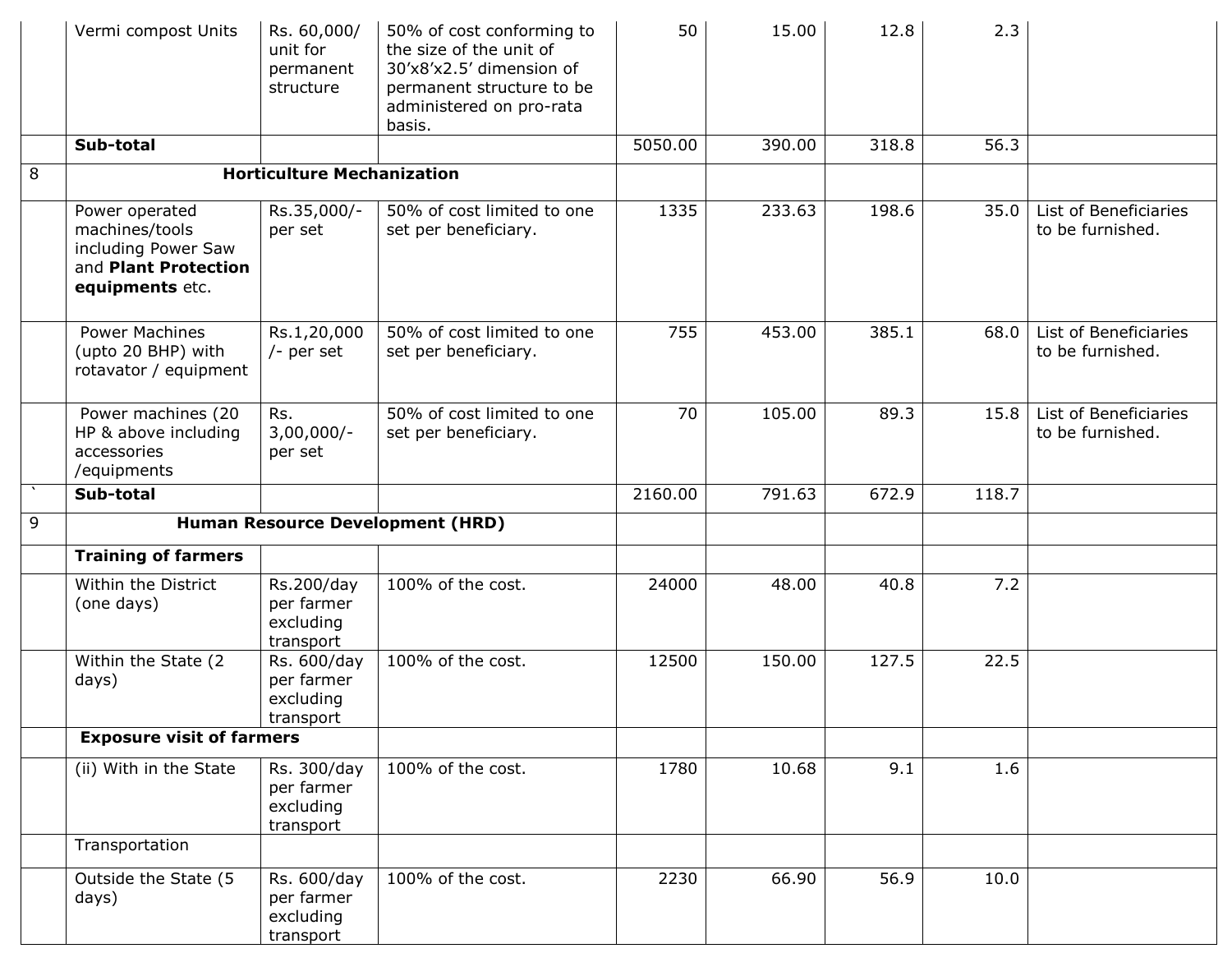|    | Training / study tour of technical staff/ field functionaries                             |                                                                         |                                                                                                                                                                                                                                                                                                                                                   |       |         |        |       |                                                                                                                                                                                       |
|----|-------------------------------------------------------------------------------------------|-------------------------------------------------------------------------|---------------------------------------------------------------------------------------------------------------------------------------------------------------------------------------------------------------------------------------------------------------------------------------------------------------------------------------------------|-------|---------|--------|-------|---------------------------------------------------------------------------------------------------------------------------------------------------------------------------------------|
|    | Within the State (5<br>days)                                                              | Rs.200/day<br>per<br>participant<br>plus TA/DA,<br>as<br>admissible     | 100% of the cost.                                                                                                                                                                                                                                                                                                                                 | 500   | 5.00    | 4.3    | 0.8   |                                                                                                                                                                                       |
|    | Study tour to<br>progressive States<br>(group of minimum<br>5 participants) for 7<br>days | Rs.650.00<br>/day per<br>participant<br>plus TA/DA,<br>as<br>admissible | 100% of the cost.                                                                                                                                                                                                                                                                                                                                 | 307   | 9.978   | 8.5    | 1.5   |                                                                                                                                                                                       |
|    | Outside India                                                                             |                                                                         |                                                                                                                                                                                                                                                                                                                                                   | 20    | 100.00  | 85.0   | 15.0  | <b>Project</b><br>to<br>be<br>submitted                                                                                                                                               |
|    | Sub-total                                                                                 |                                                                         |                                                                                                                                                                                                                                                                                                                                                   | 41337 | 390.56  | 247.0  | 43.6  |                                                                                                                                                                                       |
| 10 |                                                                                           |                                                                         | <b>INTEGRATED POST HARVEST MANAGEMENT</b>                                                                                                                                                                                                                                                                                                         |       |         |        |       |                                                                                                                                                                                       |
|    | Pack house / On farm<br>collection & storage<br>unit                                      | Rs. 3.00<br>Lakh/ per<br>unit with<br>size of<br>9Mx6M                  | 50% of the capital cost.                                                                                                                                                                                                                                                                                                                          | 134   | 201.00  | 170.9  | 30.2  | of<br><b>SLEC</b><br>Minutes<br>meeting<br>to<br>be<br>submitted along with<br>details<br>of<br>beneficiaries,<br>location, bank loan<br>facilitate<br>etc<br>to<br>release of funds. |
|    | Cold storage units                                                                        | Rs. 6000/MT<br>for 5000 MT<br>capacity                                  | Credit linked<br>back-ended<br>subsidy @ 40% of the<br>capital cost of project in<br>general areas and 55% in<br>case of Hilly & Scheduled<br>areas in respect of only<br>units which adopt<br>those<br>technologies<br>and<br>new<br>include insulation, humidity<br>control and fin coil cooling<br>system with provision of<br>multi chambers. | 10    | 1200.00 | 1020.0 | 180.0 | Project<br>to<br>be<br>submitted                                                                                                                                                      |
|    | Vending Vans                                                                              | Rs. 4.00<br>Lakh                                                        | 50% of the capital cost.                                                                                                                                                                                                                                                                                                                          | 160   | 320.00  | 272.0  | 48.0  | Project<br>to<br>be<br>submitted                                                                                                                                                      |
|    | Primary/ Mobile /<br>Minimal processing<br>unit                                           | Rs. 24.00<br>lakh/unit.                                                 | Credit linked back-ended<br>subsidy @40% of the cost<br>of project in General areas.                                                                                                                                                                                                                                                              | 10    | 96.00   | 81.6   | 14.4  | Project<br>be<br>to<br>submitted                                                                                                                                                      |
|    | Poly Dryers                                                                               | Rs. 1,2500<br>lakh/unit.                                                | 50% of the capital cost.                                                                                                                                                                                                                                                                                                                          | 25    | 15.63   | 13.3   | 2.3   | Project<br>to<br>be<br>submitted                                                                                                                                                      |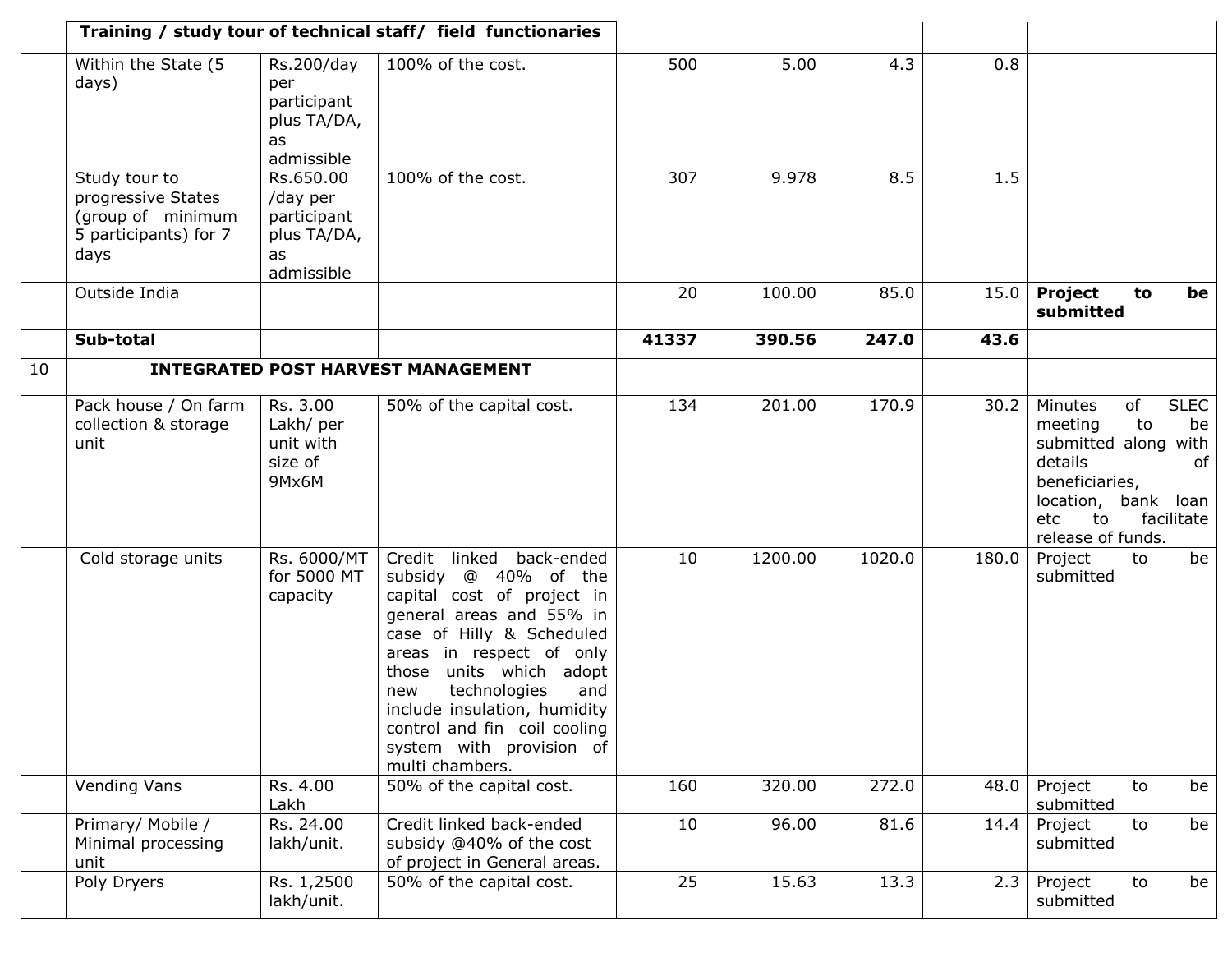| Fruit Blending in<br>preparation of ice<br>cream                                                                       | Rs. 1,8<br>lakh/unit.                  | Credit linked back-ended<br>@ 40% of the<br>subsidy<br>capital cost of project in<br>general areas and 55% in<br>case of Hilly & Scheduled<br>areas in respect of only<br>those units which adopt<br>technologies<br>and<br>new<br>include insulation, humidity<br>control and fin coil cooling<br>system with provision of<br>multi chambers. | 90     | 64.80   | 55.1   | 9.7   | Project<br>submitted                                                                      | to       | be                              |
|------------------------------------------------------------------------------------------------------------------------|----------------------------------------|------------------------------------------------------------------------------------------------------------------------------------------------------------------------------------------------------------------------------------------------------------------------------------------------------------------------------------------------|--------|---------|--------|-------|-------------------------------------------------------------------------------------------|----------|---------------------------------|
| Ripening chamber                                                                                                       | Rs. 6000/MT<br>for 5000 MT<br>capacity | $-do-$                                                                                                                                                                                                                                                                                                                                         | 8      | 960     | 816.0  | 144.0 | Project<br>submitted                                                                      | to       | be                              |
| <b>Turmeric Processing</b><br>Unit                                                                                     | Rs. 50000                              |                                                                                                                                                                                                                                                                                                                                                | 20     | 30      | 25.5   | 4.5   | Project<br>submitted                                                                      | to       | be                              |
| Sub-total                                                                                                              |                                        |                                                                                                                                                                                                                                                                                                                                                | 457.00 | 2887.43 | 2454.3 | 433.1 |                                                                                           |          |                                 |
|                                                                                                                        | <b>HORTICULTURAL PRODUCE</b>           | <b>ESTABLISHMENT OF MARKETING INFRASTRUCTURE FOR</b>                                                                                                                                                                                                                                                                                           |        |         |        |       |                                                                                           |          |                                 |
| Rural Markets/ Apni<br>mandies /Direct<br>markets                                                                      | Rs. 20 lakh/<br>unit                   | Credit linked back-ended<br>subsidy @ 40% of the<br>capital cost of project in<br>general areas and 55% in<br>case of Hilly & Scheduled<br>for<br>individual<br>areas<br>entrepreneurs.                                                                                                                                                        | 10     | 80.0    | 68.0   | 12.0  | Project<br>submitted                                                                      | to       | be                              |
| Retail Markets/ outlets<br>(environmentally<br>controlled)<br>project<br>in general areas                              | Rs. 10.00<br>lakh /unit                | Credit linked back-ended<br>subsidy @ 40% of the<br>capital cost of project in<br>general areas and 55% in<br>case of Hilly & Scheduled<br>for<br>individual<br>areas<br>entrepreneurs.                                                                                                                                                        | 10     | 40.0    | 34.0   | 6.0   | Project<br>submitted                                                                      | to       | be                              |
| Functional<br>Infrastructure: for<br>collection, sorting/<br>grading, packing units<br>etc project in general<br>areas | Rs.15.00<br>lakh/unit                  | Credit linked back-ended<br>subsidy @ 40% of the<br>capital cost of project in<br>general areas and 55 % in<br>case of Hilly & Scheduled<br>for<br>individual<br>areas<br>entrepreneurs.                                                                                                                                                       | 5      | 30.0    | 25.5   |       | $4.5$ Project<br>submitted                                                                | to       | be                              |
| 8. Market extension,<br>quality awareness &<br>market led extension<br>activities for fresh<br>products                | Rs. 3.00<br>lakh per<br>event.         | 100% assistance to State<br>/SHM/Public<br>Government<br>Sector Agencies.                                                                                                                                                                                                                                                                      | 6      | 15.0    | 12.8   | 2.3   | Minutes<br>meeting<br>submitted along with<br>details<br>beneficiaries,<br>location, bank | of<br>to | <b>SLEC</b><br>be<br>of<br>loan |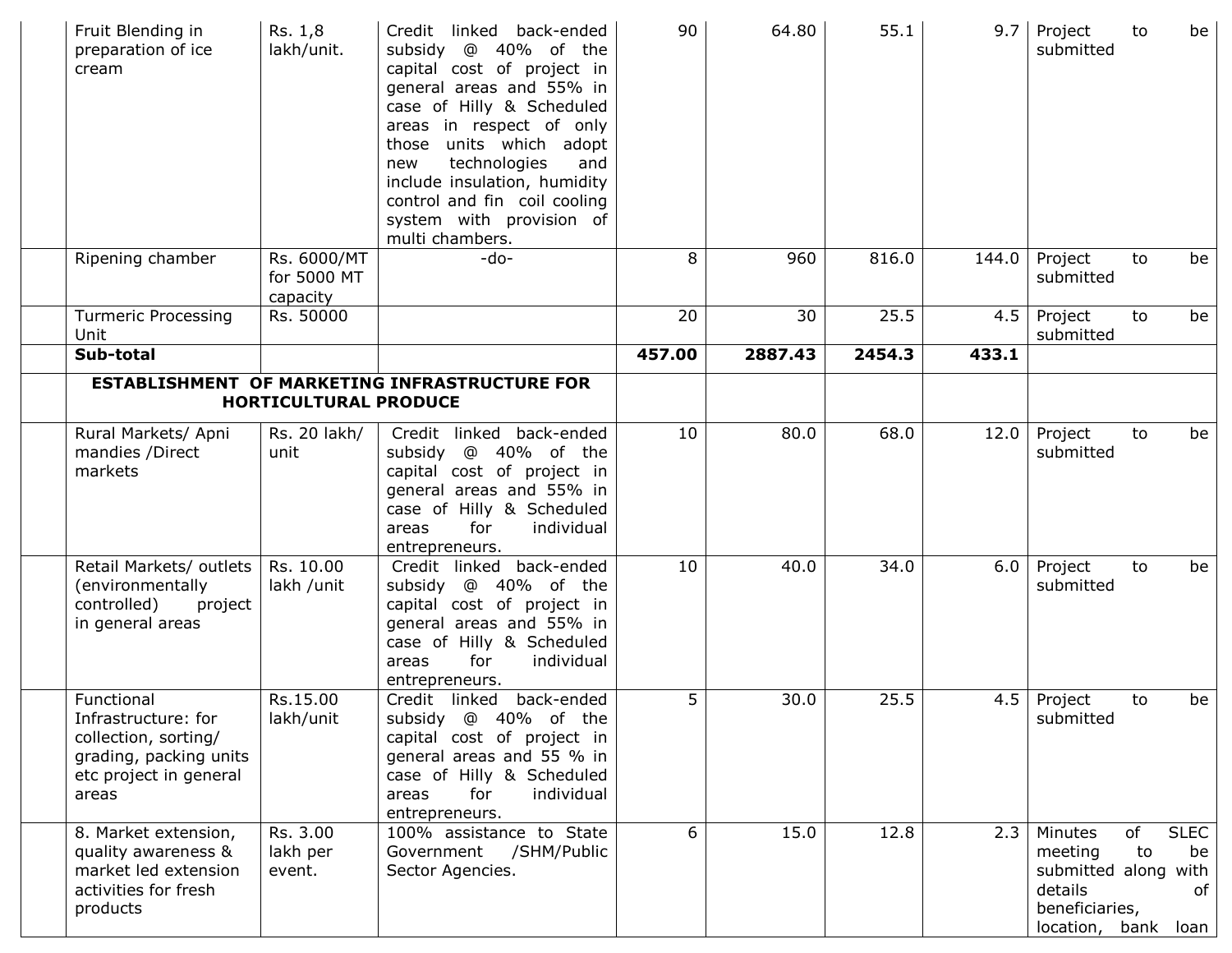|    |                                                                                                                                                                                   |                                                                                                                                                                       |                                                                                                        |              |        |        |       | facilitate<br>etc<br>to<br>release of funds.                                      |
|----|-----------------------------------------------------------------------------------------------------------------------------------------------------------------------------------|-----------------------------------------------------------------------------------------------------------------------------------------------------------------------|--------------------------------------------------------------------------------------------------------|--------------|--------|--------|-------|-----------------------------------------------------------------------------------|
|    |                                                                                                                                                                                   |                                                                                                                                                                       |                                                                                                        |              |        |        |       |                                                                                   |
|    | Sub-total                                                                                                                                                                         |                                                                                                                                                                       |                                                                                                        | 31.00        | 165.00 | 140.3  | 24.8  |                                                                                   |
| 11 |                                                                                                                                                                                   | <b>Mission Management</b>                                                                                                                                             |                                                                                                        |              |        |        |       |                                                                                   |
|    |                                                                                                                                                                                   | <b>I. State Level</b>                                                                                                                                                 |                                                                                                        |              |        |        |       |                                                                                   |
|    | State & Districts<br>Mission Offices and<br>implementing<br>agencies for<br>administrative<br>expenses, project,<br>preparation,<br>computerization,<br>contingency etc.          | 5% of total<br>annual<br>expenditure<br>on the basis<br>of appraised<br>needs to<br><b>State</b><br>Horticulture<br>Mission<br>$(SHM)$ /<br>implementin<br>g Agencies | 100%assistance.                                                                                        |              | 595.84 | 506.47 | 89.38 | Fund to be utilized @<br>5% of actual<br>Expenditure incurred<br>by the SHM.      |
|    | Institutional<br>Strengthening, hire of<br>vehicles,<br>hardware/software etc                                                                                                     | Project<br>based                                                                                                                                                      | 100% assistance.                                                                                       |              | 25.00  | 21.25  | 3.75  | Project<br>be<br>to<br>submitted                                                  |
|    | <b>Technical Support</b><br>Group (TSG) at State<br>Level for hiring<br>experts/staff,<br>studies, monitoring &<br>evaluation, mass<br>media, publicity,<br>video conference etc. | Project<br>based,<br>subject to a<br>ceiling of Rs.<br>50.00 lakh<br>per annum/<br><b>State</b>                                                                       | 100% of cost.                                                                                          |              | 15.00  | 12.75  | 2.25  | Project<br>be<br>to<br>submitted                                                  |
|    |                                                                                                                                                                                   |                                                                                                                                                                       | Seminars, conferences, workshops, exhibitions, Kisan Mela,<br>horticulture shows, honey festivals etc. |              |        |        |       |                                                                                   |
|    | <b>State level</b>                                                                                                                                                                |                                                                                                                                                                       |                                                                                                        |              |        |        |       |                                                                                   |
|    | Mango Show                                                                                                                                                                        | Rs. 3.00<br>lakh / event                                                                                                                                              | 100% assistance subject to<br>a maximum of Rs.3.00 lakh<br>per event of two days.                      | 3            | 9.00   | 7.7    | 1.4   | of<br><b>SLEC</b><br>Minutes<br>to<br>meeting<br>be<br>submitted along with       |
|    | Nursery Mela                                                                                                                                                                      | Rs. 3.00<br>lakh / event                                                                                                                                              | 100% assistance subject to<br>a maximum of Rs.3.00 lakh<br>per event of two days.                      | $\mathbf{1}$ | 3.00   | 2.6    | 0.5   | details<br>of<br>beneficiaries,<br>location, bank loan<br>etc<br>to<br>facilitate |
|    | Workshops                                                                                                                                                                         | Rs. 3.00<br>lakh /event                                                                                                                                               | 100% assistance subject to<br>a maximum of Rs.3.00 lakh<br>per event of two days.                      | 10           | 30.00  | 25.5   | 4.5   | release of funds.                                                                 |